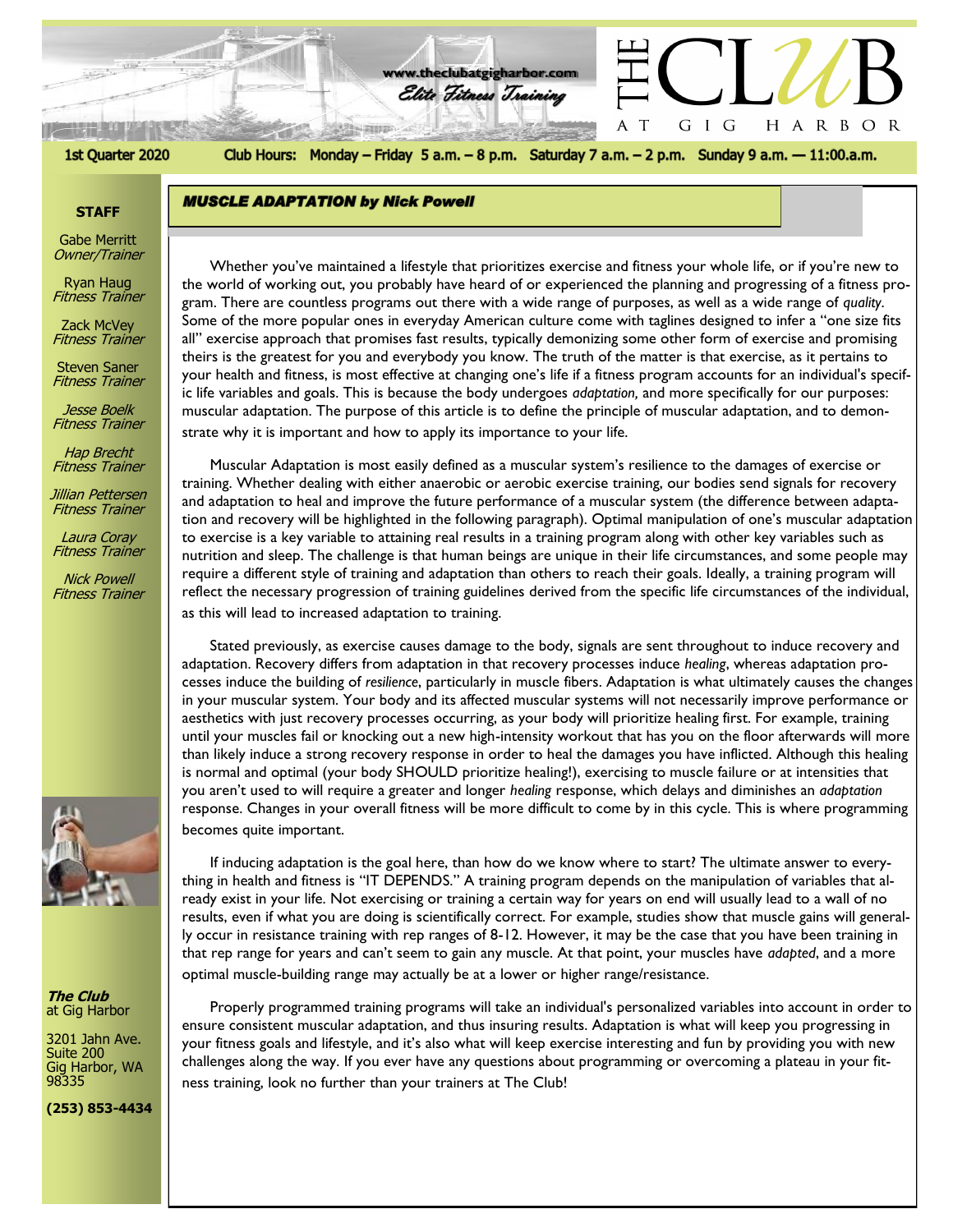## **TOP 2019 DIETS by Laura Coray**

A new year often brings with it an introspection of life – What works? What doesn't? How can I do better? What needs to be improved? What will make my life, my family, my relationships better? These introspections may include our health, fitness, and nutritional goals. Each year US News and World Reports have a panel of experts in fields of nutrition, obesity, food psychology, diabetes, and heart health. These experts look at the main diets in the US (41 total) and rank them based on if it is easy to follow, have the ability to produce weight loss in the short and long term, is nutritionally complete, and if the diet's safe and have the potential for preventing/ managing diabetes and heart disease.

# **The TOP 5 DIETS of 2019**

#1 – **MEDITERANEAN DIET**: A diet inspired by the lives and cultures around the Mediterranean Sea. It emphasizes eating fresh plant based foods (fruits, vegetables, legumes, whole grains, brown rice, beans & nuts, fresh fish, and olive oil. Pasta and red meat are also included but sparingly. Staying away from packaged or processed foods along with eating with friends and family is also emphasized.

#2 – **DASH DIET**: DASH = Dietary Approaches to Stop Hypertension. Endorsed by the USDA, this diet focuses on consuming fresh fruits and vegetables while reducing the intake of fat and cholesterol. Protein intake is moderate and this diet is high in fiber.

#3 – **FLEXITARIAN DIET**: (Flexible and Vegetarian) A mostly vegetarian diet that allows for occasional indulges of beef, chicken, and seafood. By eating more plants and less meat, it's suggested that adherents to the diet will not only lose weight but can improve their overall health, lowering their rate of [heart disease,](https://health.usnews.com/health-news/health-wellness/slideshows/the-facts-on-heart-disease)  diabetes and cancer, and live longer as a result.

#4 (Tie) – **MIND DIET**: A blend of Mediterranean and DASH diets with a goal to reduce dementia and the decline in brain health as we age. This diet consists of green vegetables, nuts, whole grains, fish, poultry and olive oil. No fast or fried food, red meat, cheeses, butter, or sweets.

#4 (Tie) – **WEIGHT WATCHERS**: This diet, also ranked as best weight loss diet, uses Smart Points. Each participant has a point budget based on current goals. Weigh-ins and meetings provide follow through and support. You can eat anything but quantities are limited and the focus is on portion control.

Dr. Katz, director of Yale-Griffin Prevention Research Center, stated, "Even though we have new diets to evaluate every year, the ones that rank the highest are generally the oldest, most traditional ones." Fads will come and go, and we will see many more pop up in 2020, but good nutrition still lies in moderate, balanced eating that is neither processed nor packaged. Eat clean and healthy. Find what works for you. Be smart, determined, and deliberate in your choices, and your 2020 will be a nutritious one. Best of luck!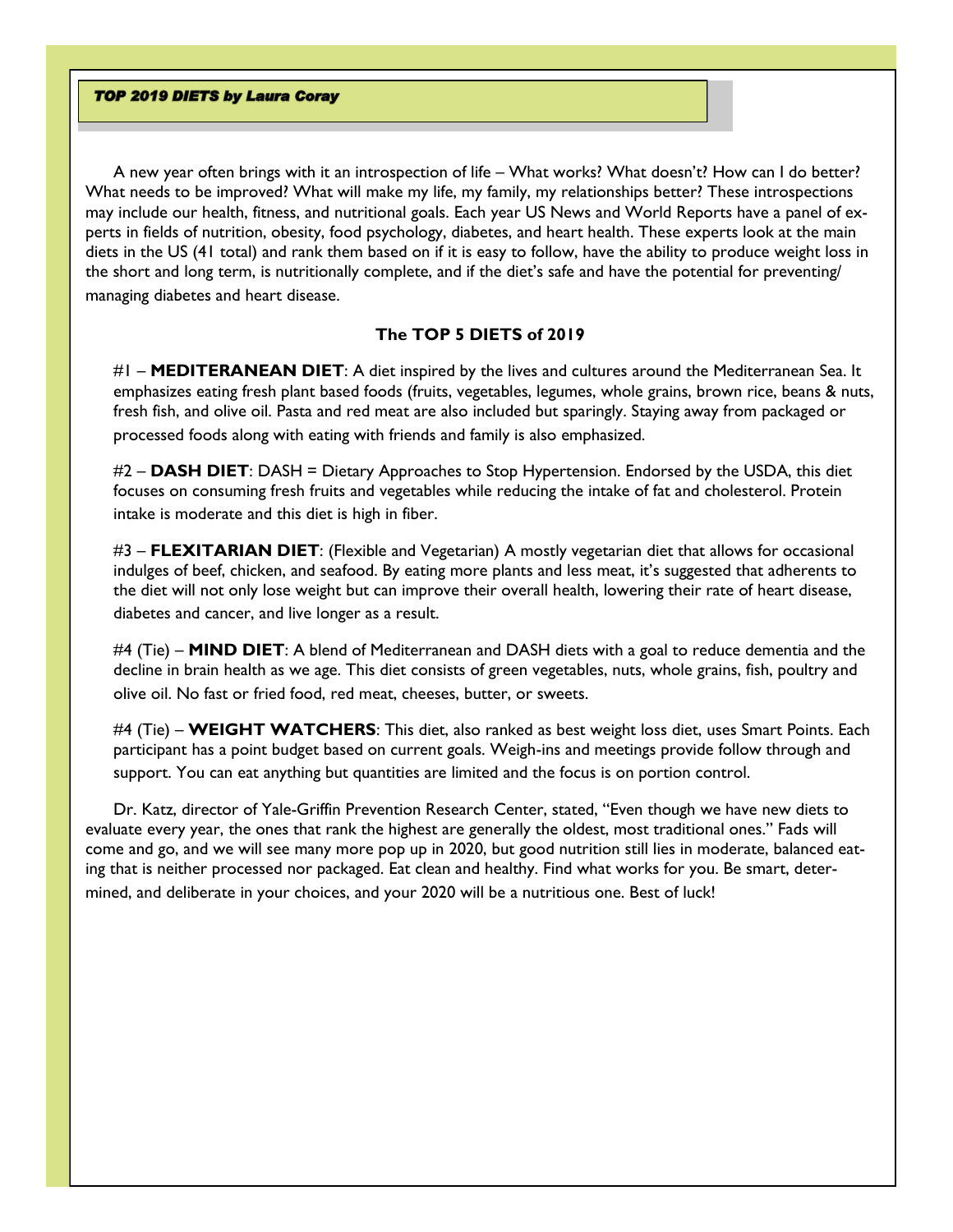#### **TOKYO-2020 by Jillian Petersen**

The Olympics and Paralympics are two of the biggest sporting events that occur around the world. The primary difference between the Olympic and Paralympics is that while most of the participants in the Olympics are able-bodied, the participant in the Paralympics are affected by some form of physical disability. Olympic Games are an international multi sport event that is hosted by a different city once every four years, whereas Paralympic Games are hosted by the same country and are immediately following the Olympic Games.

The next Olympic Games will be held in Tokyo, Japan July 24th - August 9th of 2020 and the Paralympic Games will be held in Tokyo, Japan August 25th - September 6th of 2020. Logos are also different:



Elizabeth 'Liz' Baker is the visually impaired athlete that I guide for in a Sprint Distance Triathlon. We only met 6 weeks prior to the 2016 Rio Paralympic Games, and we raced on September 11th, 2016. Currently we are going on our 4th year of racing together this 2020 season. The first goal this season will be for Liz and I to qualify for Tokyo 2020 Paralympic Games. It is a process to qualify, and the last few years we have been building our points. First step was in the 2019 season, we had to race and race well to get enough points to be ranked high enough just to get a slot for our country in the Tokyo Paralympic Triathlon. Currently we are ranked 4th in the World and have earned enough points to get a slot for the USA team. Now we have to go race and take that spot we earned for the team. That race will be March 14th, 2020 in Sarasota, FL, and we have to be the first USA team across the line. This is an international event and there are other countries racing. There is only less than nine months to go in Liz's and my journey.

#### Race Schedule for 2020

| 14th March  | Sarasota, FL     | <b>PATCO Paratriathlon Panamerican Championships</b> |
|-------------|------------------|------------------------------------------------------|
| 2nd May     | Milan, Italy     | Milan ITU Paratriathlon World Championships          |
| 24th June   | Montreal, Canada | Montreal ITU World Paratriathlon Series              |
| 29th August | Tokyo, Japan     | Tokyo Paralympic Games                               |

If you enjoy this article, then you would like this autobiography by Marla Runyan. A visually impaired olympic runner titled "No Finish Line". Liz had never heard of her, but when she read Marla's book she said she cried the entire time. Because Liz said "It's a story of my life, we have the same disease." Another great book by one of the athletes also trying to make the Paralympic Triathlon team is a biography by Brad Snyder "Fire in my Eyes: An American Warrior's Journey From Being Blinded On The Battlefield To Gold Medal Victory".

Next article will be after our qualifying race in Sarasota, FL! Follow Liz and my journey #TeamTiny.



# **We're on Facebook!**

 Not a friend on Facebook yet? "Like" us today and look for new recipes and tips to stay lean, healthy and fit, as well as schedule updates and *Club* news!

 Just search "*The Club at Gig Harbor*" in the Facebook search bar, look for the logo and click "like".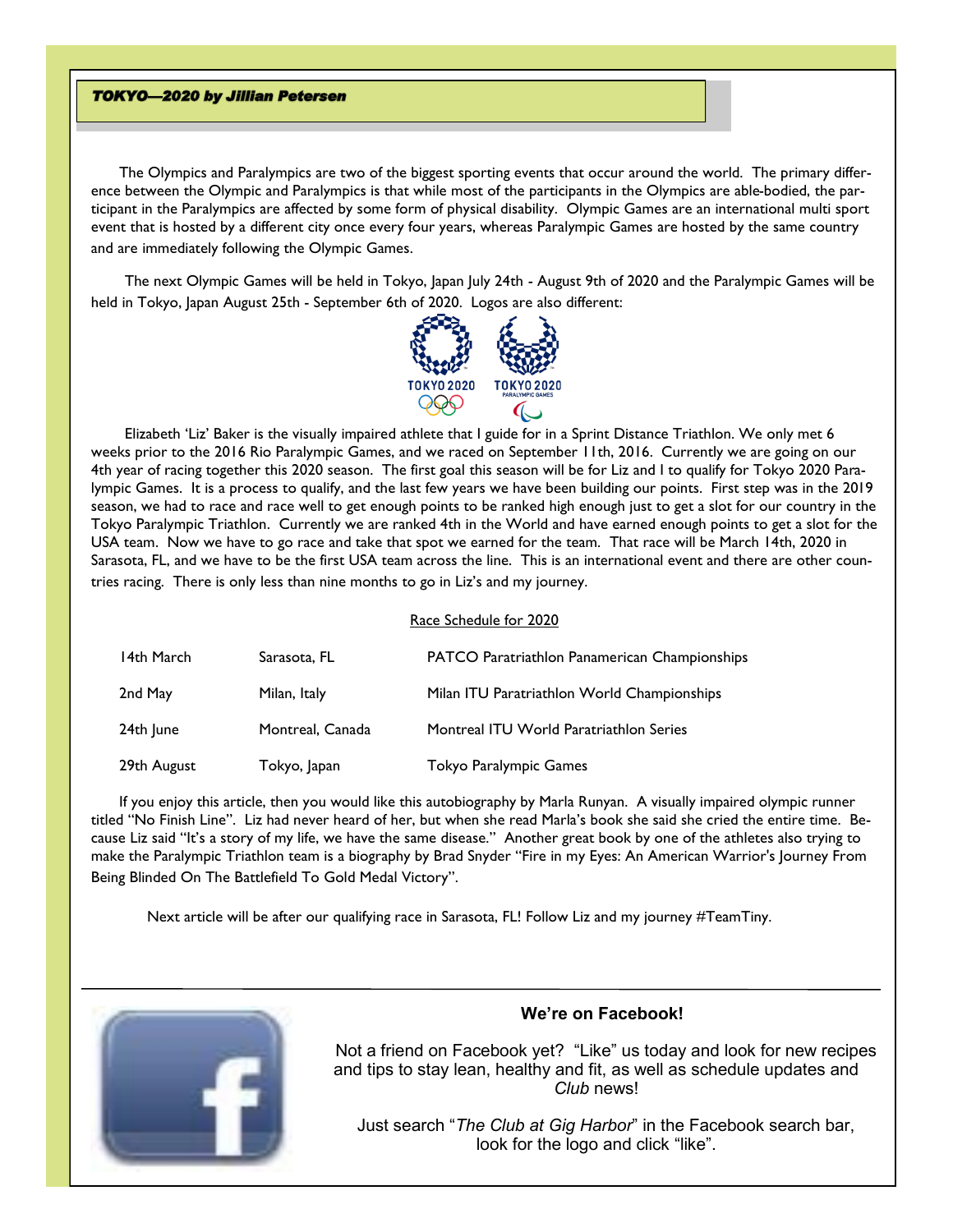## **ENDURANCE TRAINING by Jillian Petersen**

There are several benefits to a long slow moderate exercise from strengthening muscles, to training your respiratory system and more. Whether you're new to exercise or a regular around the gym, it can be difficult to build up the stamina required for a long-distance activity (45 - 90 minutes). Moderate activity is subjective, because each person will have their own ability. However, a good way to determine whether you're going "moderate", is to see if you can have a conversation with another member. If you can, then that's your moderate activity speed. Essentially, if your breathing isn't too heavy, and you don't feel like you're putting in too much effort, then you're activity is at a moderate pace (and by taking normal breaths, you're able to hold a conversation). Another way you can determine what your moderate pace is, is to check your heart rate. If you're performing at an easy effort, then your heart rate should be somewhere between 110 to 140 beats per minute.

#### **How to estimate your Moderate Exercise Range**

Three numbers needed that are special to you:

Age  $\overline{\text{RHR}}$  Resting Heart Rate: take in the morning when you are laying in bed, or if you have a smartwatch that tracks your heart rate, see what the lowest number is at rest (sleeping)

MHR Max Heart Rate = 220 - Your Age. Then you need to find your heart rate reserve (HRH):

#### **Heart Rate Reserve (HRR) = Max HR (MRH) - Rest (RHR)**

 $HRR \times 0.5$  (50%) =  $+ RHR =$ HRR x 0.7 (70%) = \_\_\_\_\_ + RHR = \_\_\_\_\_

Those two numbers would be your moderate exercise range, you can also then figure out what your vigorous exercise intensity zone are, 0.7 (70%) to 0.85 (85%) range.

Example: Age: 36 RHR: 40 MHR: 220 - 36 = 184 HRR = <u>MHR 184</u> - RHR 40 = 144 HRR HRR 144 x  $0.5 = 72 +$  RHR 40 = 112 HR HRR  $144 \times 0.7 = 100.8 +$  RHR  $40 = 140.8$  HR *Moderate Exercise Zone range is 112 to 144 heart rate*

Aerobic exercise is best performed at a moderate effort. In aerobic exercise, or "with oxygen" exercise, your muscles have enough oxygen to produce energy needed to perform. Your breathing and heart rate will increase during aerobic activities, increasing your blood flow. Aerobic exercise helps keep your heart, lungs, and circulatory system healthy; some of these cardiovascular conditioning activities include:

| Brisk Walk      | Cycling                                                       |
|-----------------|---------------------------------------------------------------|
| Swimming        | Dancing                                                       |
| Running/Jogging | Climbing stairs at work                                       |
| <b>Hiking</b>   | Playing sports as: Tennis, basketball, soccer, or racquetball |

The difference between anaerobic "without oxygen" and aerobic "with oxygen" is anaerobic exercises are performed at maximum effort for a short time, activities include:

Weightlifting Sprinting Quick bursts of Energy

Aerobic exercise has been shown in some studies to be better at reducing visceral fat. Visceral fat, or "belly fat" is found deep in the abdominal cavity, filling the spaces between internal organs. The term 'fat burning' refers to the ability to oxidize (or burn) fat, and thus to use fat instead of carbohydrates - as a fuel. Walking or running around 50-70% of your Max Heart Rate seems to be an optimal intensity to oxidize (burn) fat. At the onset of exercise, neuronal stimulation will increase the breakdown of fats into fatty ascidians and glycerol in adipose tissue and muscle. The duration of exercise however, plays a crucial role with the increasing importance of fat oxidation with longer exercise. In absolute terms, carbohydrate oxidation increases proportionally with exercise intensity, whereas the rate of fat oxidation initially increases, but decreases again at higher (vigorous) exercise intensities.

Moderate exercise intensity: 50% - to about 70% of your maximum heart rate Vigorous exercise intensity: 70% - to about 85% of your maximum heart rate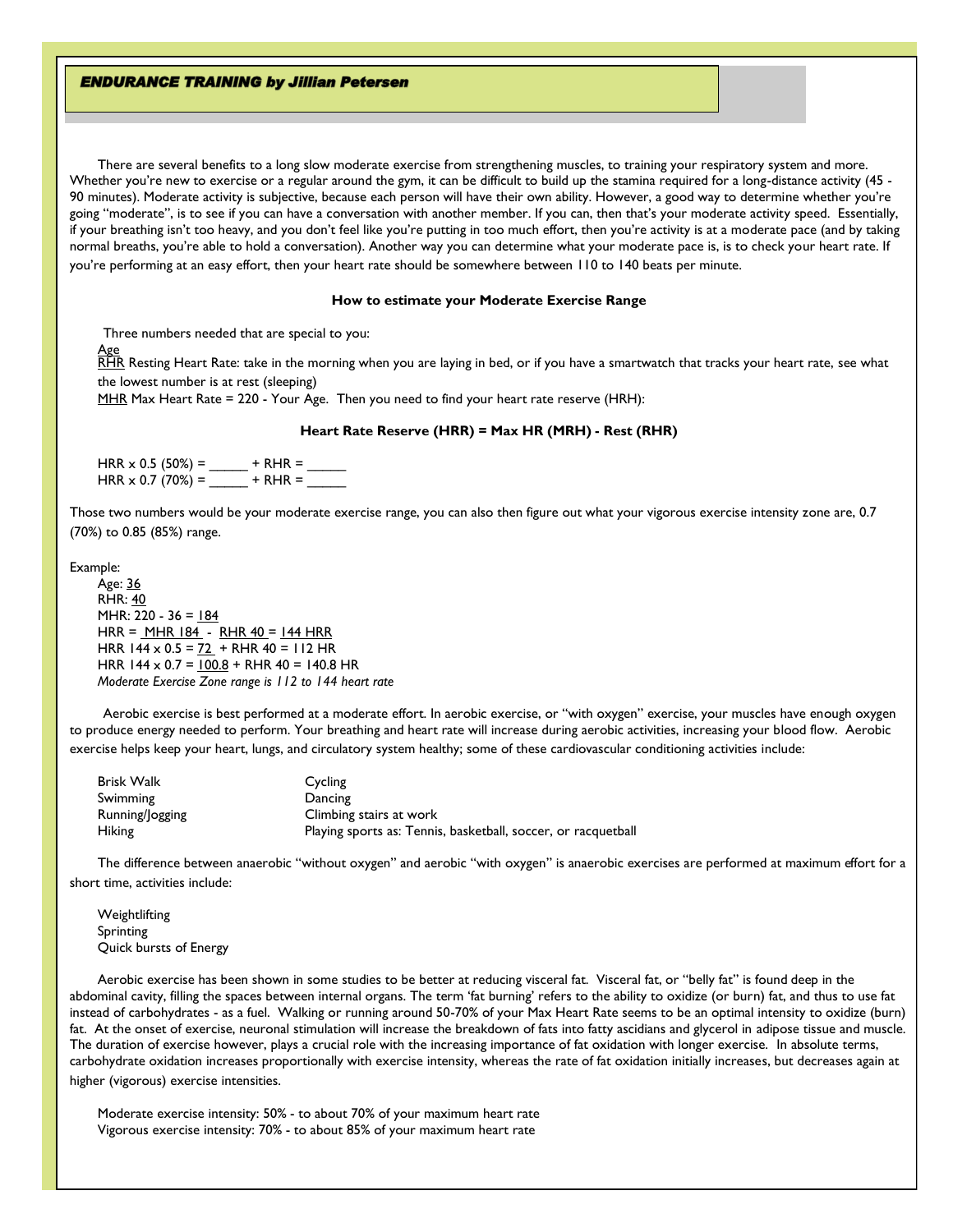#### **ENDURANCE TRAINING CONT.... by Jillian Petersen**



oxidation. Fat oxidation increases from low to moderate exercise intensities, peaks at Fatmax, and decreases as the exercise intensity increases further. The grey area represents the Fatzone: a range of exercise intensities where fat oxidation is high.

If you're not fit or just beginning an exercise program, aim for the lower end of your target heart rate zone. Then, gradually build up the intensity. The only proven way to increase fat oxidation during exercise is to perform regular physical activity. Research has shown that as little as four weeks of regular exercise, three times per week for 30-60min can increase fat oxidation and cause favorable enzymatic changes (enzymes help speed up chemical reactions in the human body). Fitness cannot be used to predict fat oxidation, this means there are some obese individuals that have similar fat oxidation rates elite athletes.

Some benefits to regular aerobic exercise has been shown to reduce risks of certain health problems, such as:

Heart Disease High Blood Pressure Type 2 Diabetes Colon Cancer Breast Cancer

It can lower blood cholesterol by reducing the levels of LDL-cholesterol ('bad' cholesterol) and increase the amount of HDL-cholesterol ('good' cholesterol). It can also reduce:

Anxiety Stress Depression As well as instilling a general sense of well-being

Fat oxidation has been shown to be higher during the post-exercise period in long duration vs. short durations as well as at a moderate intensity. By building on your endurance through treadmill, cycling, elliptical and stairs at a moderate intensity, you will in turn continue to burn fat post exercise. You will see an increase in your body's ability to transfer and use oxygen, while building your strength, without using too much physical and mental stress between 45-90 minutes of moderate activity (heart rate between 50% and 70% of max heart rate). Of course you don't just start out at this duration, you have to build up your endurance.

Exercise over about 90 minutes in length will deliver a whole range of physiological benefits. Your heart will get stronger. Your muscular endurance will improve as mitochondria (the 'powerhouse' of your cells) increase in size and number, and the capillaries that deliver blood to your muscles grow. Your very ability to breath – or your 'ventilatory capacity' – will improve as you work your respiratory muscles. Finally, you will train your metabolic system, as your body learns to use fat rather than glycogen (carbohydrates) as a fuel source.

When you have an exercise program it is great to incorporate a variety of aerobic and anaerobic activity. Having a few days of anaerobic "weightlifting" mixed with interval sprint training and then have a few days in moderate aerobic activity range has been shown to promote an increase in fat oxidation, fat burning.